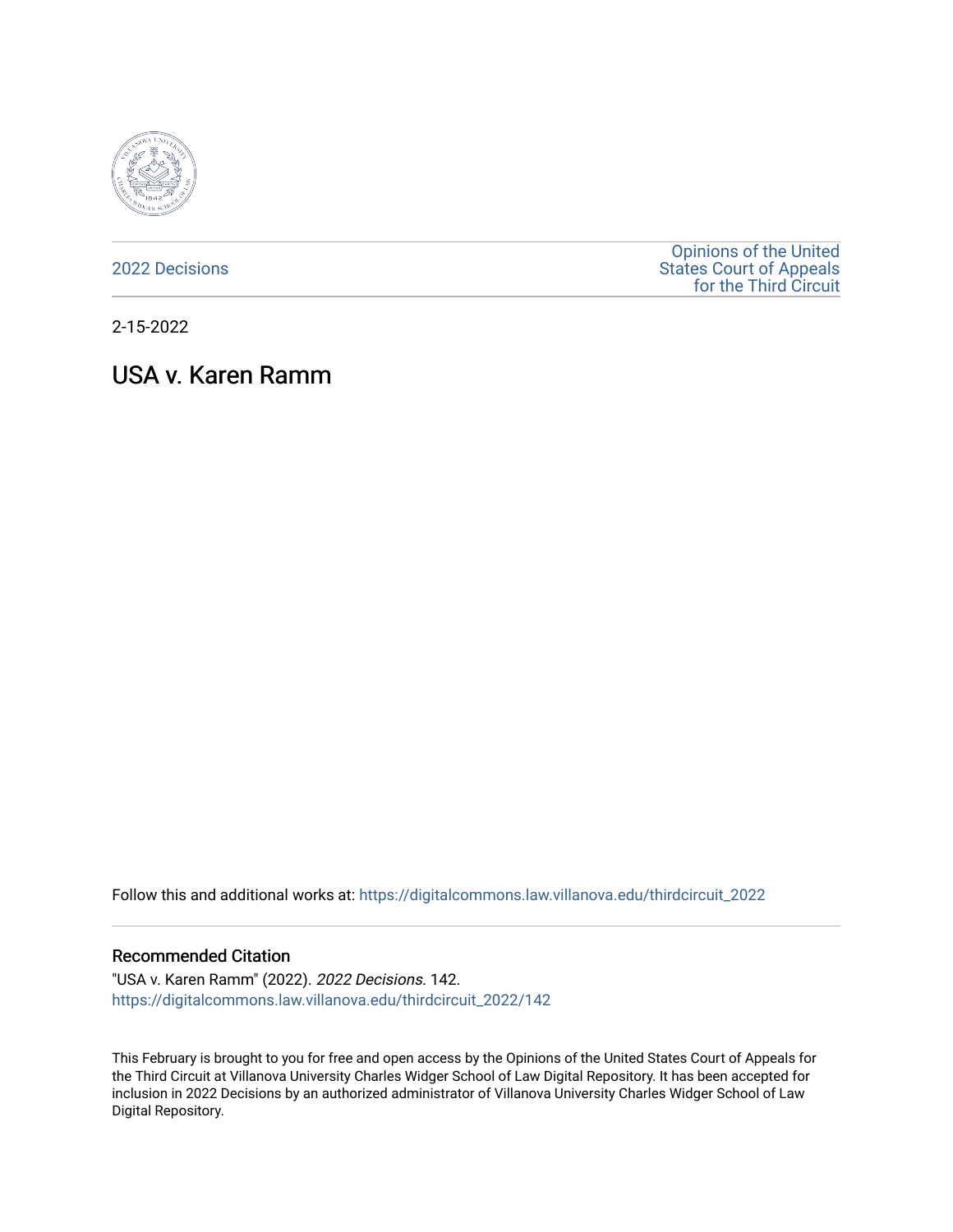## **NOT PRECEDENTIAL**

## UNITED STATES COURT OF APPEALS FOR THE THIRD CIRCUIT

No. 20-3312  $\overline{\phantom{a}}$  , where  $\overline{\phantom{a}}$ 

## UNITED STATES OF AMERICA

v.

KAREN E. RAMM, Appellant

Appeal from the United States District Court for the Middle District of Pennsylvania (D.C. Criminal Action No. 1-17-cr-00081-001) District Judge: Honorable John E. Jones, III

Submitted under Third Circuit LAR 34.1(a) on June 24, 2021

Before: \*CHAGARES, PORTER, and ROTH, Circuit Judges

(Opinion filed: February 15, 2022)

 $\overline{\phantom{a}}$  , where  $\overline{\phantom{a}}$ 

OPINION\*\*

<sup>\*</sup> Judge Chagares assumed Chief Judge status on December 4, 2021.

<sup>\*\*</sup> This disposition is not an opinion of the full Court and, under I.O.P. 5.7, is not binding precedent.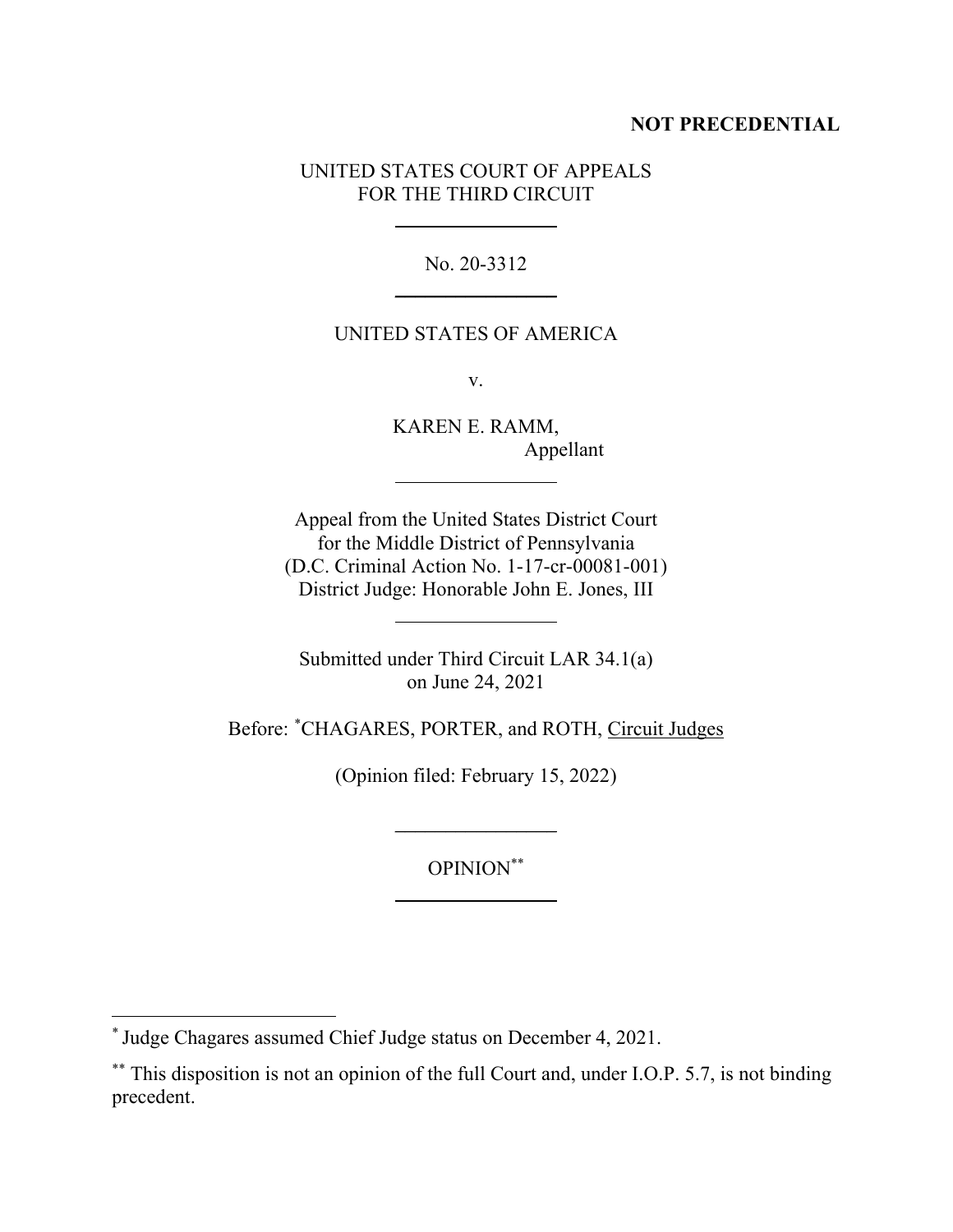### ROTH, Circuit Judge.

Karen Ramm pleaded guilty to one count of bank fraud. Before she did, Ramm moved to dismiss the indictment, contending that the applicable statute of limitations barred the bank-fraud charge. The District Court denied her motion. Ramm's appeal concerns only whether the statute of limitations precluded the bank-fraud charge—the indictment's single count. The bank-fraud charge is not time-barred, so we will affirm the District Court's judgment.

#### **I**

From February 2000 to June 2010, Ramm worked for a financial institution that operated under various names, including Commerce Bank, Metro Bank, and First National Bank. Ramm held several positions at the financial institution: commercialloan officer, credit-services manager, and loan-group president. Taking advantage of her positions, Ramm originated seven loans between September 2001 and July 2003 in the name of a customer with whom Ramm had a personal relationship. Ramm provided and approved materially false information as part of these loan applications. According to the government, Ramm originated these loans as a scheme to defraud her employer.

Ramm originated the last loan in July 2003. In the indictment, the government alleges that Ramm increased the loan in 2004 and quickly transferred the proceeds to an account under her control. The government also alleged that, in May 2017, Ramm extended the last loan for three years.

In March 2017, a grand jury indicted Ramm on one count of bank fraud. Ramm moved to dismiss the indictment. Ramm claimed that the statute of limitations precluded

2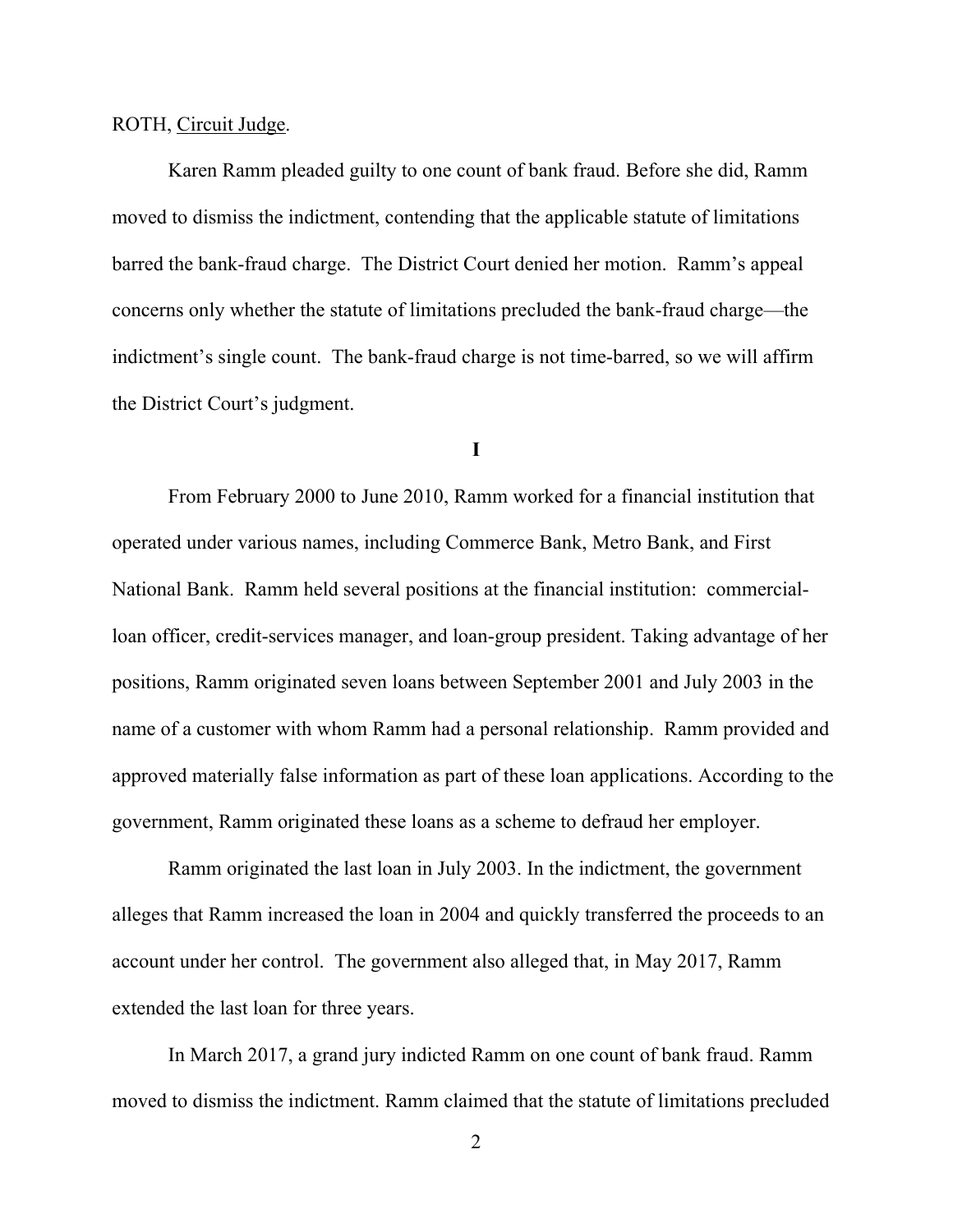the indictment's only count. The District Court denied the motion. Ramm then pleaded guilty, reserving the right to appeal the denial of her motion to dismiss. She received a sentence of twelve months and one day imprisonment. Ramm appealed.

**II**<sup>1</sup>

Ramm's appeal presents a single issue: Whether the applicable statute of limitations bars the bank-fraud charge. A defendant commits bank fraud when he "knowingly *executes*[ ] . . . a scheme or artifice—(1) to defraud a financial institution; or (2) to obtain any of the moneys, funds, . . . or other property owned by, or under the custody or control of, a financial institution, by means of false or fraudulent pretenses, representations, or promises[.]"2 The plain text of the bank-fraud statute focuses on each "execution" of a scheme to defraud.<sup>3</sup> We have held that a defendant "executes" a scheme to defraud when his action is "substantively and chronologically independent from the overall scheme."4

<sup>&</sup>lt;sup>1</sup> The District Court had subject-matter jurisdiction under 18 U.S.C. § 3231. We exercise jurisdiction over Ramm's appeal under 28 U.S.C. § 1291 and 18 U.S.C. § 3742(a). We apply plenary review to a district court's denial of a motion to dismiss. *See, e.g.*, *United States v. Dees*, 215 F.3d 378, 379 (3d Cir. 2000). We review the factual findings underlying a district court's decision for clear error. *See, e.g.*, *United States v. Bergrin*, 650 F.3d 257, 264 (3d Cir. 2011).

<sup>2</sup> 18 U.S.C. § 1344 (emphasis added); *see, e.g.*, *United States v. Goldblatt*, 813 F.2d 619, 624 (3d Cir. 1987).

<sup>3</sup> *United States v. Sain*, 141 F.3d 463, 473 (3d Cir. 1998) ("By its plain language, the statute criminalizes each knowing '*execution*' of the fraudulent scheme . . .."); *see also United States v. Doost*, 3 F.4th 432, 438 & n.3 (D.C. Cir. 2021); *United States v. Schwartz*, 899 F.2d 243, 248 (3d Cir. 1990).

<sup>4</sup> *Sain*, 141 F.3d at 473 (internal quotation marks omitted) (quoting *United States v. Harris*, 79 F.3d 223, 232 (2d Cir. 1996), *cert. denied*, 519 U.S. 851 (1996)).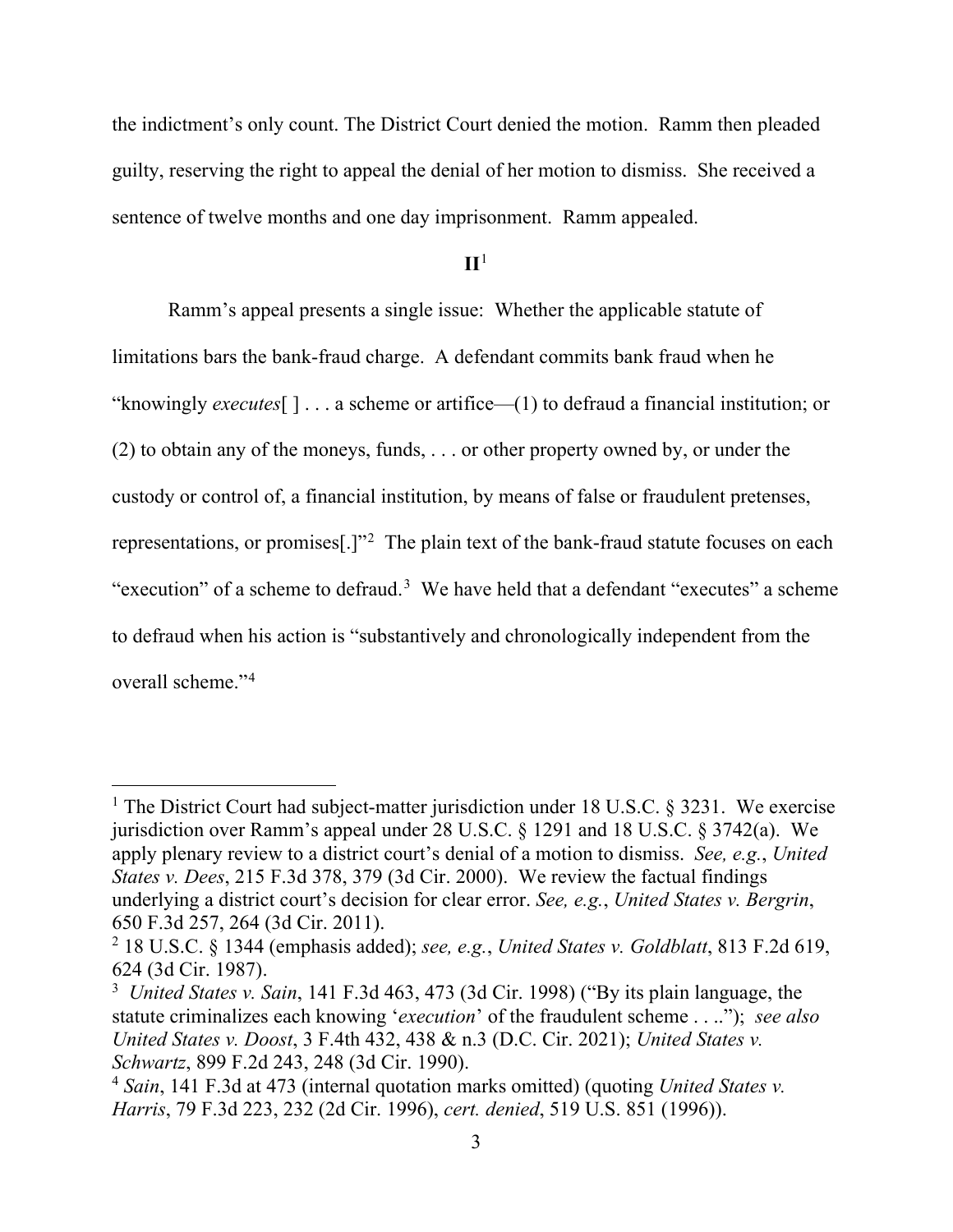At the outset, we note that Ramm and the government agree about two key aspects integral to the appeal's resolution. First, the applicable statute of limitation is ten years.<sup>5</sup> Second, the only action alleged by the United States that occurred within ten years of the March 2017 indictment is Ramm's May 2007 loan extension. For this reason, Ramm's appeal turns on whether her May 2007 loan extension amounted to a distinct "execution" of her scheme.

We hold that it did. We do so because Ramm's May 2007 loan extension was chronologically and substantively independent of her bank-fraud scheme. Ramm does not seriously contest that the May 2007 loan extension occurred separately from any other action alleged in the indictment. Ramm requested the loan extension about *four years* after she allegedly originated the loan and about *three years* after she purportedly increased that loan's amount. Ramm's three-year extension amounts to a substantively independent "execution" because Ramm specifically "ask[ed] the bank[ ] to extend the" loan.<sup>6</sup> Moreover, in her request for extension, Ramm provided false information to persuade the bank to modify and delay by four years the "extension/review" date of the loan. This increased the bank's risk of loss.<sup>7</sup>

<sup>5</sup> *See* 18 U.S.C. § 3293.

<sup>6</sup> *See Harris*, 79 F.3d at 232. *Harris* is persuasive here. There, the United States Court of Appeals for the Second Circuit held that *six* extensions of a loan agreement were each substantively and chronologically independent executions of a bank-fraud scheme. *Id.* <sup>7</sup> *United States v. Longfellow*, 43 F.3d 318, 324–25 (7th Cir. 1994).